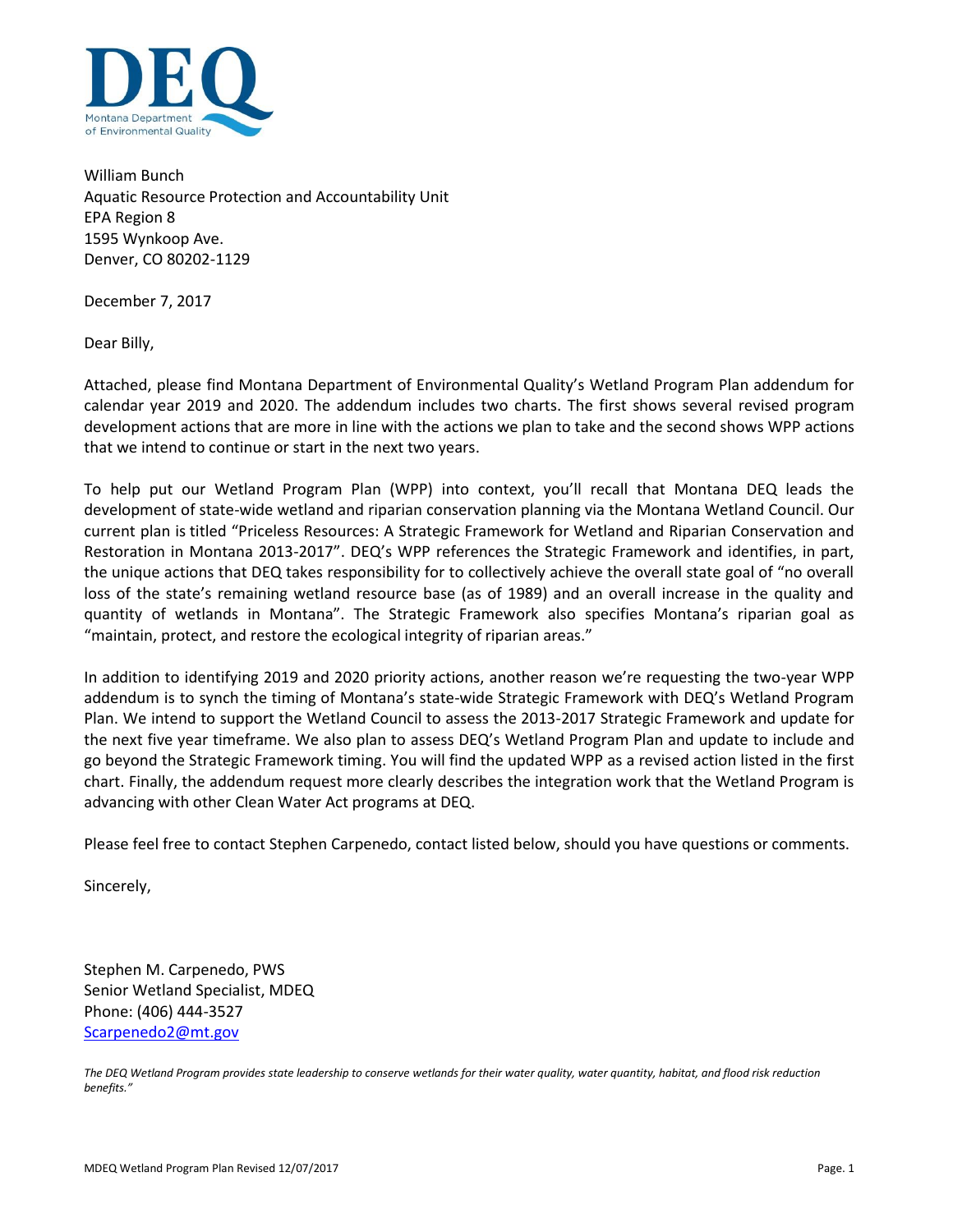## **Amendments to Montana DEQ Wetland Program Plan 2011-2018 for Calendar Years 2019 and 2020.**

Submitted to EPA Region VIII on 12/7/2017.

*P = Priority action identified by Montana Department of Environmental Quality to be undertaken during either calendar year (CY) 2019 or 2020.*

| <b>REVISED ACTION ITEMS</b>                                                                                        |                |                |  |  |
|--------------------------------------------------------------------------------------------------------------------|----------------|----------------|--|--|
| <b>WPD GRANT PERIOD</b>                                                                                            | <b>CY 2019</b> | <b>CY 2020</b> |  |  |
| <b>MONITORING AND ASSESSMENT</b>                                                                                   |                |                |  |  |
| 13. Collaboratively integrate wetlands into DEQ's watershed restoration implementation framework.                  | P              |                |  |  |
| WETLAND WATER QUALITY STANDARDS AND REGULATORY ACTIONS                                                             |                |                |  |  |
| 15. Develop and incorporate wetland functional approaches into watershed planning.                                 | р              |                |  |  |
| SUSTAINABLE FINANCING AND EFFECTIVENESS                                                                            |                |                |  |  |
| Support the Montana Wetland Council to assess the 2013-2017 Strategic Framework and update.<br>3.                  | P              |                |  |  |
| 4. Assess DEQ's Wetland Program Plan and update to coincide with the objectives of updated<br>Strategic Framework. | P              |                |  |  |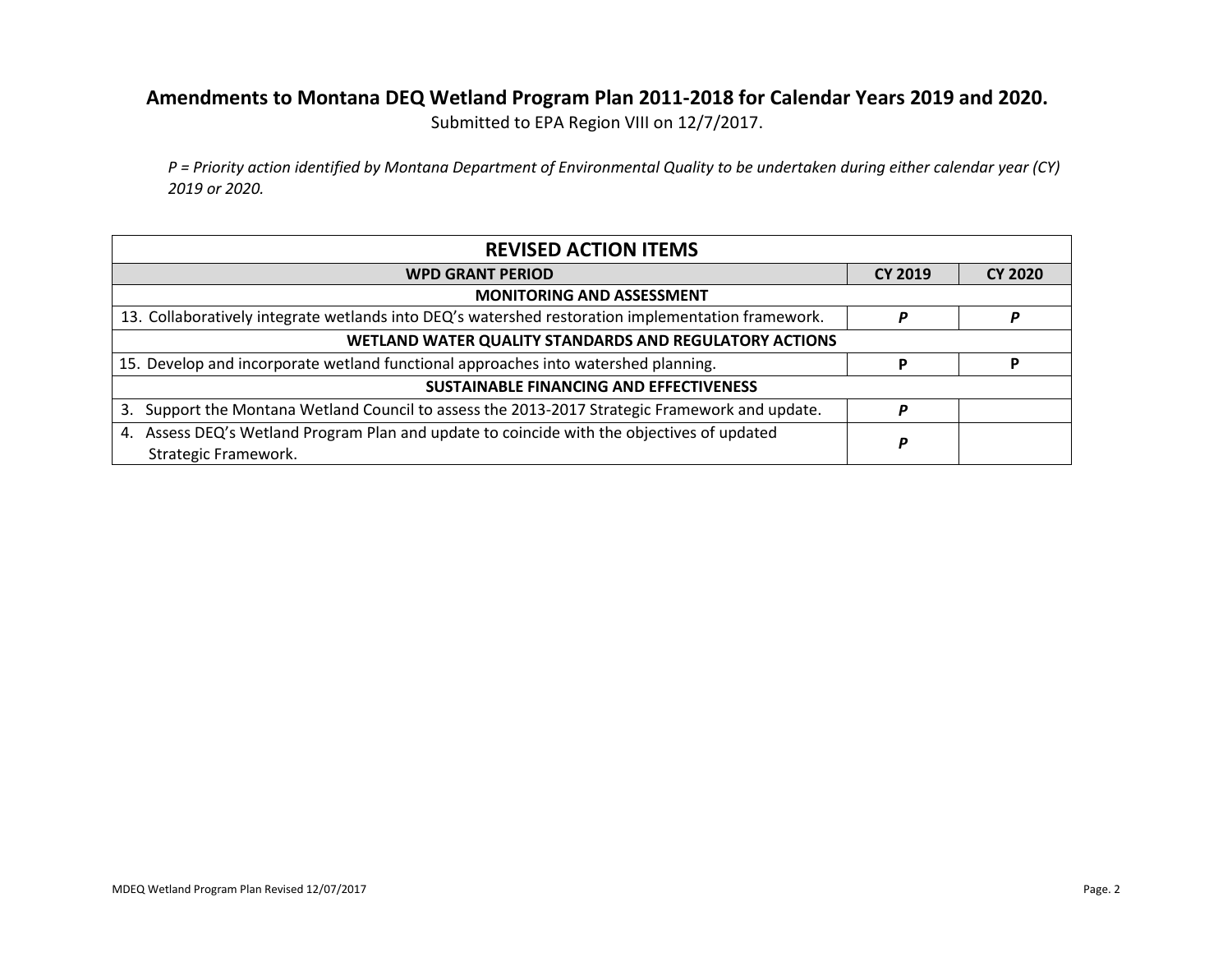|                            | <b>CURRENT ACTION ITEMS - TIMELINE EXTENDED</b>                                                                                                                        |                  |                  |  |  |  |
|----------------------------|------------------------------------------------------------------------------------------------------------------------------------------------------------------------|------------------|------------------|--|--|--|
|                            | <b>WPD GRANT PERIOD</b>                                                                                                                                                | <b>CY 2019</b>   | <b>CY 2020</b>   |  |  |  |
|                            | PUBLIC COMMUNICATION AND EDUCATION                                                                                                                                     |                  |                  |  |  |  |
| 1.                         | Plan, hold, summarize, and lead the three state-wide Montana Wetland Council meetings per year.                                                                        | P                | $\boldsymbol{P}$ |  |  |  |
| 4.                         | Develop and provide two training workshops per year for resource professionals                                                                                         | P                | P                |  |  |  |
| 5.                         | Provide technical assistance on wetland and riparian areas to federal, tribal, state and local resource<br>professionals.                                              | P                | P                |  |  |  |
| 7.                         | Develop a science-based information and outreach campaign regarding Montana's wetlands and<br>riparian areas.                                                          | $\boldsymbol{P}$ | P                |  |  |  |
|                            | <b>MONITORING AND ASSESSMENT</b>                                                                                                                                       |                  |                  |  |  |  |
| 5.                         | Develop core indicators that are relevant to DEQ's monitoring and assessment objectives.                                                                               | P                | P                |  |  |  |
| 9.                         | Design data management system that supports DEQ monitoring objectives.                                                                                                 | P                | P                |  |  |  |
|                            | 10. Analyze monitoring data to inform DEQ decision making and address DEQ monitoring objectives.                                                                       | P                | $\boldsymbol{P}$ |  |  |  |
|                            | WETLAND WATER QUALITY STANDARDS AND REGULATORY                                                                                                                         |                  |                  |  |  |  |
| 3.                         | Provide technical expertise in the form of conducting wetland delineations to support enforcement<br>of Montana water quality act programs and enforcement violations. | P                | P                |  |  |  |
|                            | <b>VOLUNTARY RESTORATION AND PROTECTION</b>                                                                                                                            |                  |                  |  |  |  |
| 2.                         | Integrate wetland restoration into nonpoint source watershed restoration plans.                                                                                        | P                | $\boldsymbol{P}$ |  |  |  |
| 3.                         | Develop a voluntary restoration component within the Wetland Program at MDEQ.                                                                                          | P                | P                |  |  |  |
| 5.                         | Develop resources for living with beaver and promote using beaver as a tool for restoring wetland<br>and riparian areas.                                               | P                | P                |  |  |  |
| 7.                         | Identify and prioritize for restoration/protection rare, vulnerable, or important wetlands.                                                                            | P                | P                |  |  |  |
| 9.                         | Develop an active wetland and riparian restoration program on state-owned and state-managed<br>lands.                                                                  |                  | P                |  |  |  |
|                            | 10. Develop and provide wetland restoration, management and protection guidance to other CWA and<br>WQA programs.                                                      | P                | P                |  |  |  |
|                            | 11. Build collaborative partnerships to protect and restore wetlands.                                                                                                  | P                | P                |  |  |  |
|                            | 12. Identify and disseminate BMPs to protect and passively restore wetlands.                                                                                           | P                | P                |  |  |  |
| <b>POLICY AND PLANNING</b> |                                                                                                                                                                        |                  |                  |  |  |  |
| 1.                         | Integrate wetland and riparian area conservation, management, and restoration into watershed<br>planning programs and processes.                                       | P                | P                |  |  |  |
| 4.                         | Research, develop, and distribute technical assistance resources to assist local government decision<br>making to conserve and protect wetland and riparian resource.  | P                | P                |  |  |  |